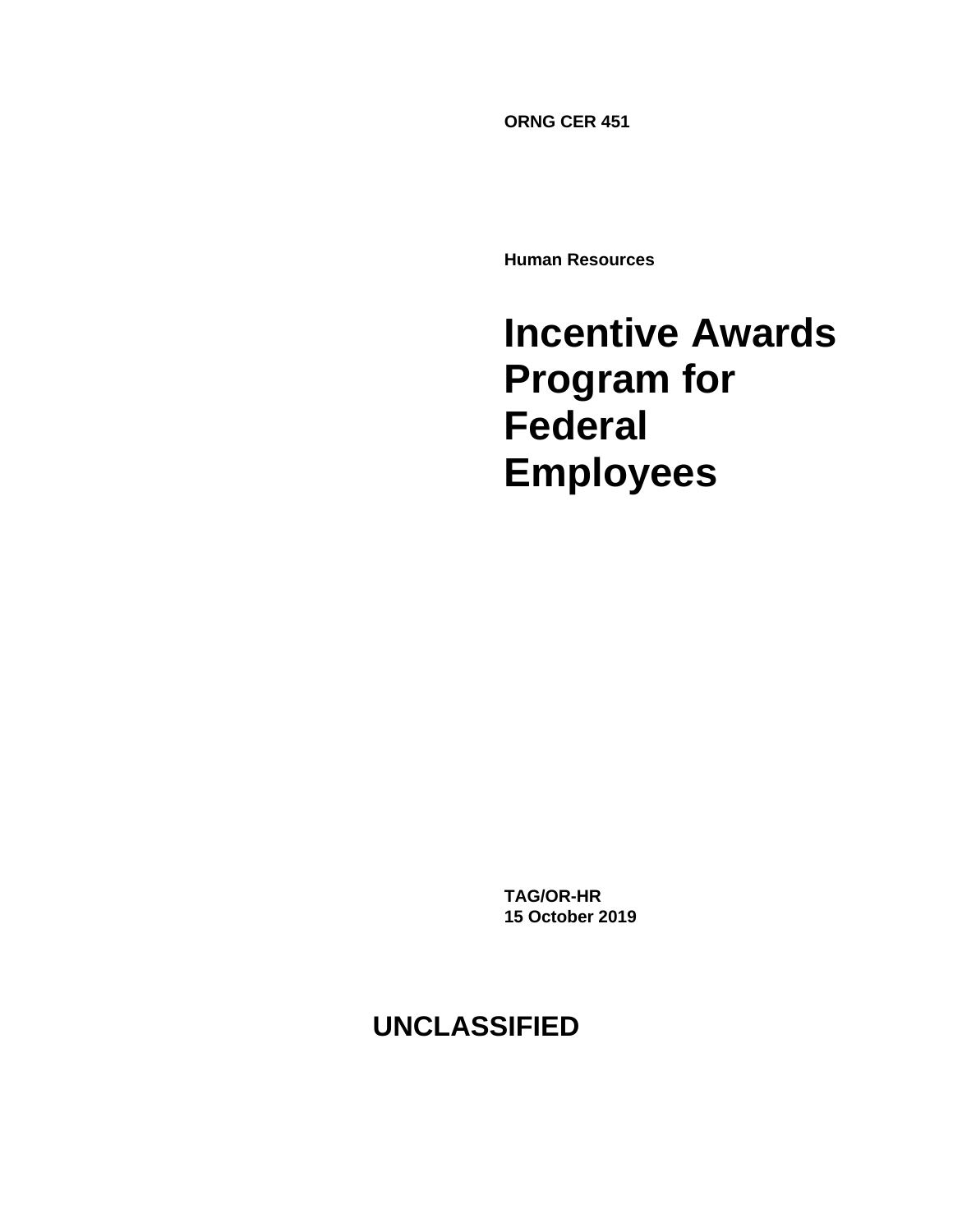**15 October 2019 Human Resources**

**Headquarters Oregon National Guard Oregon National Guard Civilian Employee Salem, OR Regulation 451** 

#### **Incentive Awards Program for Federal Employees**

By Order of the Governor:

MICHAEL E. STENCEL Major General The Adjutant General

Official:

KARL S. POND COL, GS Chief of the Joint Staff

**History.** This publication replaces the Oregon National Guard Technician Personnel Regulation TPR 451, National Guard Incentive Awards Program for Full Time Personnel dated 19 December 2017.

**Summary.** This regulation contains information on the ORNG awards program for federal employees. It supplements information contained in CNGBI 1400.25, Vol. 451, dated 5 October 2018.

**Applicability.** This regulation applies to all Oregon National Guard federal employees and ORNG T5 personnel under administrative control of the Adjutant General of Oregon. Departments of Army and Air Force civilian award programs do not apply to National Guard employees unless specifically made applicable by NGB directives.

**Proponent and exception authority.** The proponent for this regulation is the Director of Human Resources (DHR). The DHR has authority to approve exceptions to this regulation that are consistent with controlling law and regulation. The DHR may delegate this approval authority in writing to the Deputy Director of Human Resources (DDHR) or a branch chief or specialist in the Human Resources Office.

**Suggested Improvements.** Users are invited to send comments and suggested improvements to: Oregon National Guard, ATTN: HR, PO Box 14350, 1776 Militia Way, Salem, OR 97309-5047.

**Distribution.** This publication is available through links on several ORNG web sites or in print media, through the Human Resources Office at 503 584 3975.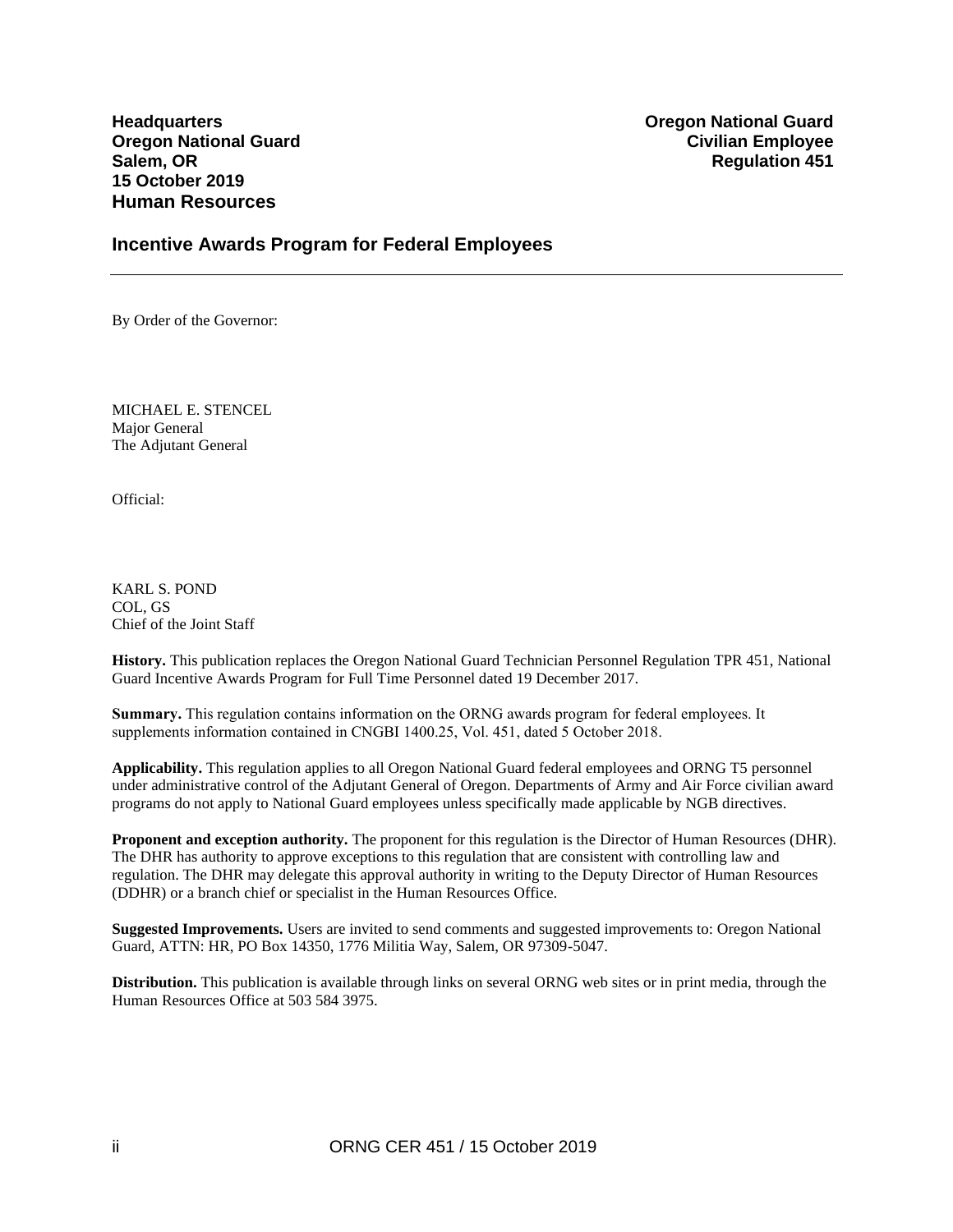#### **Contents**

#### **Section 1 - General**

Introduction 1-1, *page* 1 Purpose 1-2, *page* 1 References 1-3, *page* 1 Explanation of Terms 1-4, *page* 1 Responsibilities 1-5, *page* 1

## **Section 2 - Award Categories and Basis for ORNG Approved Awards**

Award Categories 2-1, *page* 2 Basis for ORNG Approved Awards 2-2, *page* 2

#### **Section 3 - Policy for all ORNG Approved Awards**

Policy Applicable to All Time-Off Awards 3-1, *page* 2 Policy Applicable to All Cash Awards 3-2, *page* 3 Policy Applicable to All Awards for Superior Performance 3-3, *page* 3

#### **Section 4 - Processing Instructions for ORNG Approved Awards**

Processing Actions for Time-Off Awards 4-1, *page* 4 Processing Actions for All Cash Awards (Lump-Sum Cash or Quality Step Increase) 4-2, *page* 4

#### **Section 5 - Basis For and Processing NGB/DOD Approved Awards**

Awards for Length of Service or Retirement – Basis and Processing 5-1, *page* 5 Awards for Suggestions and Inventions – Basis and Processing 5-2, *page* 5 NGB Award for Meritorious Civilian Service – Basis and Processing 5-3, *page* 5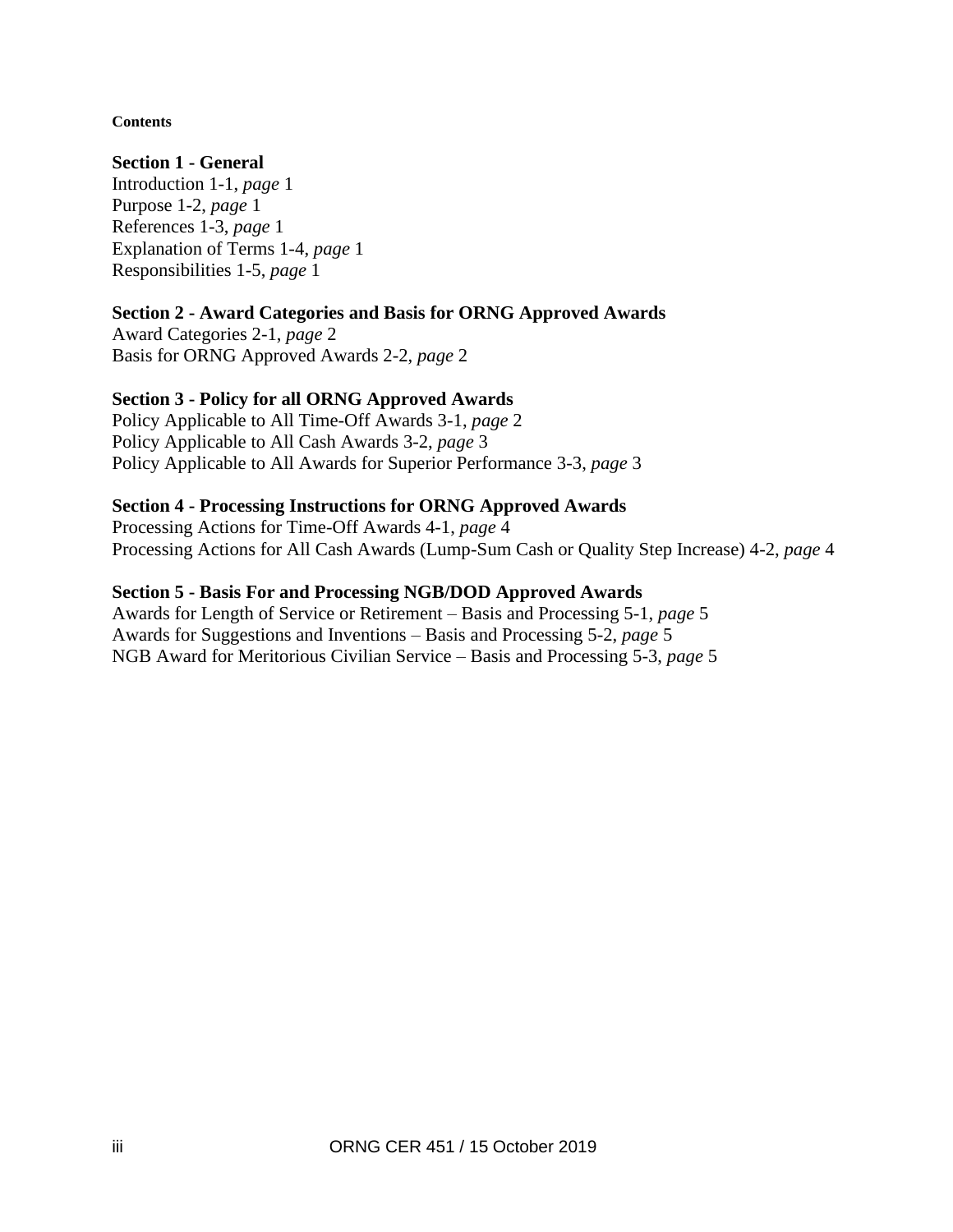#### **Section 1 General**

## **1-1. Introduction**

The Oregon National Guard Federal Employee Awards program is designed to recognize, motivate and reward employees who excel in performance of their duties and responsibilities. Awards are appropriate for employees who have clearly linked their on-the-job performance with contribution to and achievement of Oregon National Guard goals and objectives. Awards will be granted comensurate with the employee's contribution. Granting or withholding incentive awards will not be based on race, color, religion, gender, national origin, age, sexual orientation or disability.

## **1-2. Purpose**

The purpose of this regulation is to detail federal employee incentive awards policies, procedures, responsibilities for initiating, processing, reviewing and approving award recommendations.

## **1-3. References**

- *a.* 5 USC Chapter 45, Incentive Awards
- *b*. 5 USC Section 5336, Additional Step-Increases
- *c*. 5 CFR Part 451, Awards
- *d*. 5 CFR Part 531, Sub Part E, Quality Step Increases
- *e*. ORNG CER 430, Performance Planning and Appraisal Program
- *f*. CNGBI 1400.25, Vol. 451

## **1-4. Explanation of Terms**

The most common terms associated with TAG approved awards are further defined in the body of the regulation and include:

*a.* Type of Awards:

(1) Cash Award – there are two types of cash awards: the lump sum award and the Quality Step Increase (QSI).

(2) Time-Off Award (TOA) – granting time-off awards is delegated for specific amounts of time to various supervisory levels of supervision below TAG.

*b.* Basis for Awards:

- (1) Superior Performance
- (2) Special Act or Service

## **1-5. Responsibilities**

Responsibilities for the Adjutant General, the Director of Human Resources (DHR), the HR Employee Relations Specialist, Commanders, Managers, and Supervisors are detailed in CNGBI 1400.25, Vol. 451. Additional responsibilities are detailed in the award processing actions contained in Section 3 of this regulation.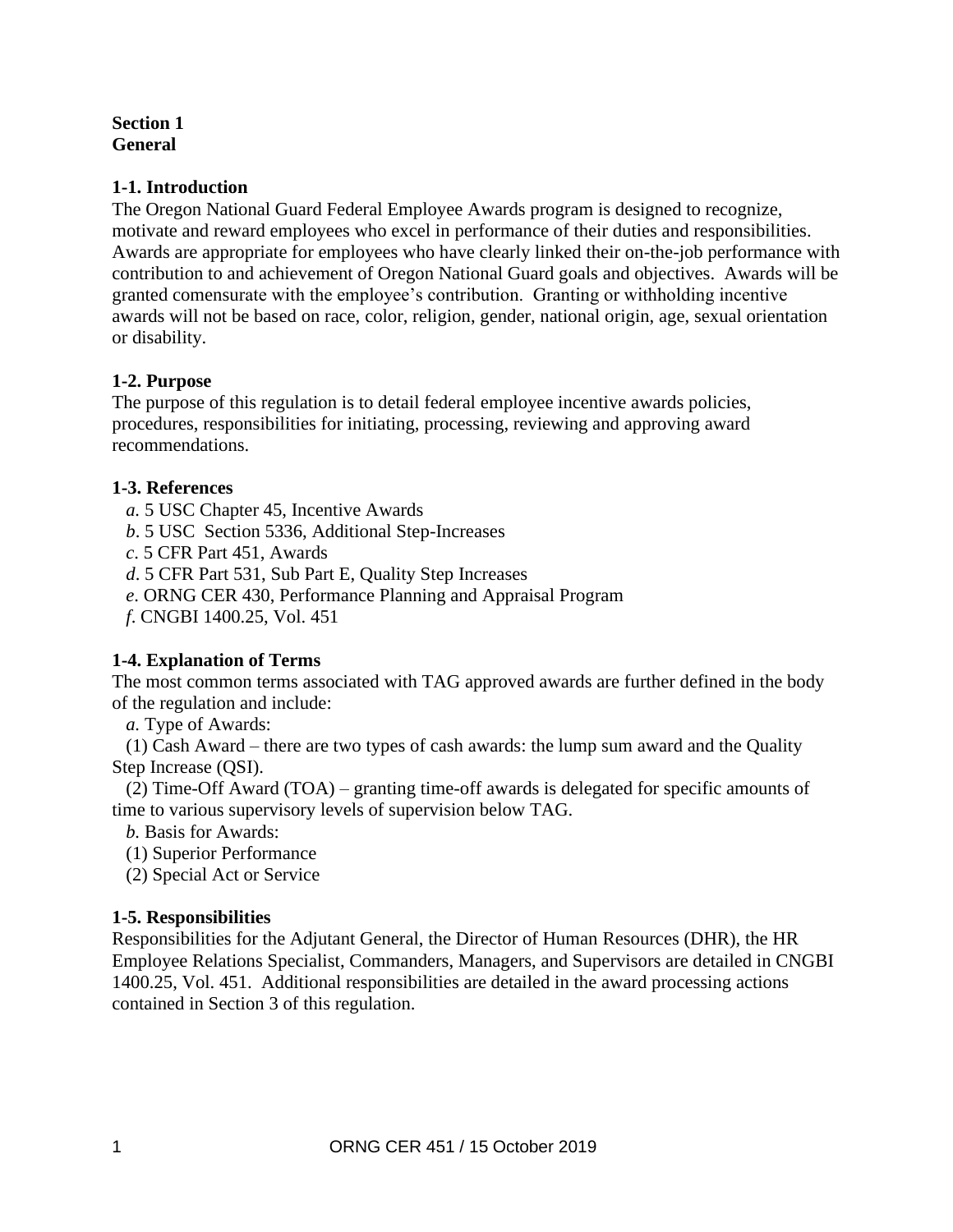## **Section 2 Award Categories, Basis for ORNG Approved Awards**

#### **2-1. Award Categories**

Federal Employee Incentive Awards are categorized as follows:

#### *a.* **Cash Awards**.

(1) Lump Sum awards do not increase an employee's basic rate of pay and are appropriate if based on superior performance or special act/service.

(2) Quality Step Increase increases an employee's basic rate of pay. A QSI award increases the rate of pay from one step to the next higher step in the same grade and is in addition to regular scheduled within-grade step increases. A QSI is appropriate based on Superior Performance only. Only one QSI may be awarded in a 365 day period.

*b.* **Time-Off Awards (TOA)**. Awards that grant additional time-off that is not chargeable to annual leave and is without loss of pay.

*c.* **Honorary Awards**. Awards that do not involve cash payment or time-off. The award is of an honorific value, such as a letter, certificate, medal, plaque, or item of nominal value.

*d.* **Informal Recognition**. Awards that are not formal in that they do not meet the criteria of the preceding paragraphs.

## **2-2. Basis for ORNG Approved Awards**

ORNG approved awards of cash, time-off, honorary, or informal in nature will be awarded to a federal employee individually or as a member of a group on the basis of:

*a.* **Superior Performance.** Performance is defined in terms of accomplishment of established goals and objectives, productivity gain, or other personal effort. Superior performance may be demonstrated by a contribution to the efficiency, economy, or other improvement in operation or for achieving a significant reduction in process times.

*b.* **Special Act or Service**. Awarded for a special act or service in the public interest in connection with or related to official employment.

#### **Section 3**

## **Policy for all ORNG Approved Awards**

#### **3-1. Policy Applicable to All Time-Off Awards**

*a.* Time-off awards will not be used to create a holiday or administrative day off for all or a majority of employees in a work center, unit, or directorate.

*b.* Time-off awards to an individual for a single contribution will not exceed 40 hours and the total time-off awards to an individual will not exceed 80 hours during a leave year.

*c.* Time-off awards for part-time employees will be granted at a rate proportional to the time worked.

*d.* An award should be scheduled, approved and used within 365 days. Unused time-off awards will be forfeited one year after its approval date and may not be restored.

*e.* If an employee is physically incapacitated for duty while taking time-off as an award, the supervisor may grant sick leave for the period of incapacitation.

*f.* Time-off cannot be converted to cash payment. If an employee separates prior to using the award, the amount of time awarded is lost.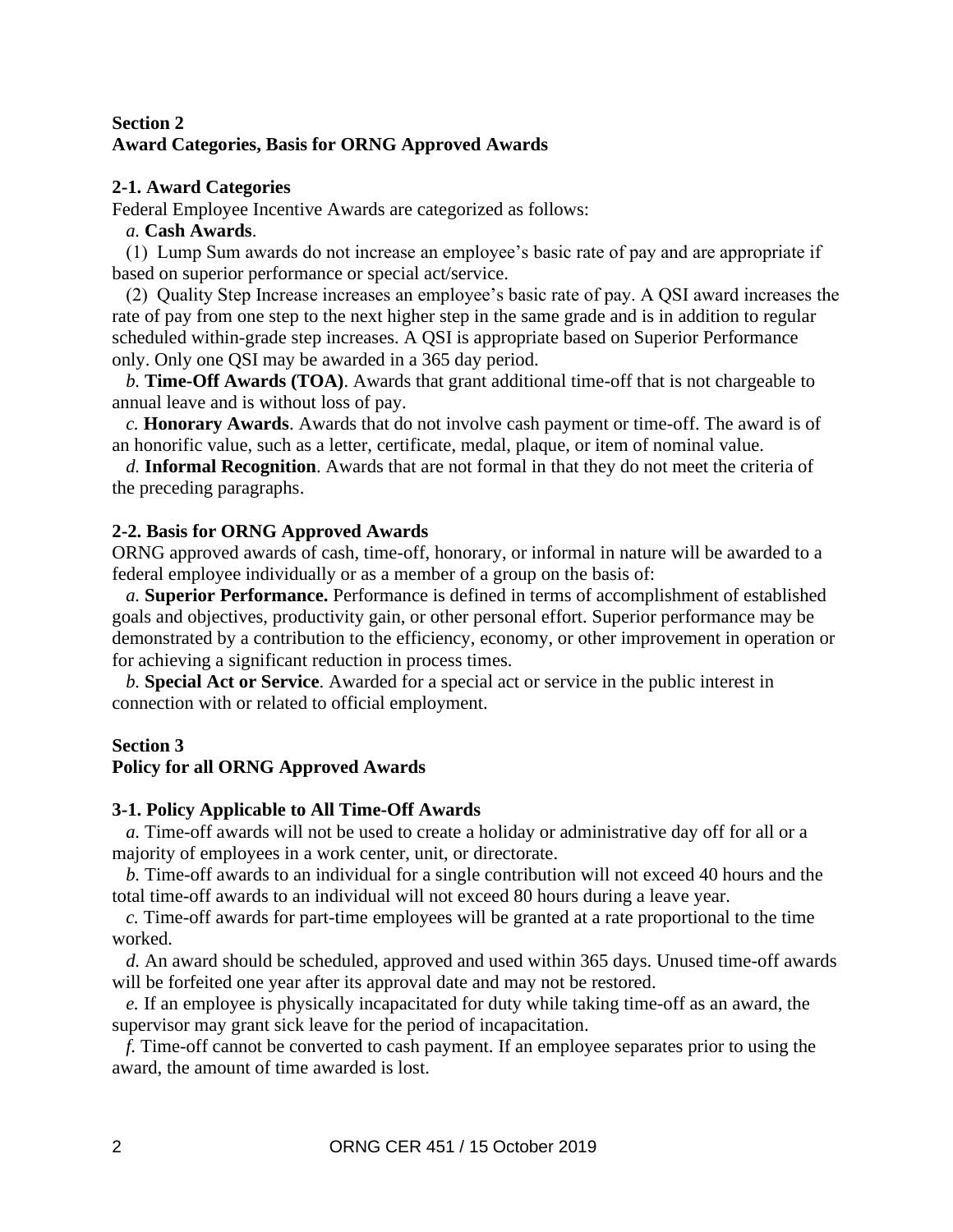*g.* Time-off granted to full-time permanent employees will be in hourly increments but no less than 8 hours and no greater than 40 hours per award.

*h.* Time-off awards must be approved as follows:

(1) 8-9 hours only requires immediate supervisor approval.

(2) 10-40 hours requires immediate supervisor and Appraisal Reviewing Official (28-40 hour awards require TAG (delegated to DHR) approval which HRO will obtain signature). *i.* Time-off awards will be granted according to the scale in Figure 3-1 below.

| Figure 3-1. Time-Off Award Scale for Performance or a Single Contribution |                                                                        |                  |
|---------------------------------------------------------------------------|------------------------------------------------------------------------|------------------|
| Value                                                                     | Description                                                            | Hours<br>Awarded |
| Substantial                                                               | Contribution to a product, activity, program, or service to the        | $8-9$            |
|                                                                           | public, which is sufficient value to merit formal recognition or a     | Hours            |
|                                                                           | beneficial change or modification or operating principles or           |                  |
|                                                                           | procedures.                                                            |                  |
| High                                                                      | A highly significant contribution to the value of a product, activity  | $10-27$          |
|                                                                           | or service to the public or a complete revision of operating           | Hours            |
|                                                                           | principles or procedures, with considerable impact.                    |                  |
| Exceptional                                                               | A superior contribution to the quality of a critical product, activity | 28-40            |
|                                                                           | or service to the public or initiation of a new principle or major     | Hours            |
|                                                                           | procedure, with significant impact.                                    |                  |

#### **3-2. Policy Applicable to All Cash Awards**

*a.* Availability of funds must be coordinated through organizational channels to provide fair and equitable disbursement to each individual and stay within budgetary constraints and annual award guidance published by Chief of the National Guard Bureau (CNGB), Office of Technician Personnel.

*b.* Recommendations for cash awards must be submitted with supervisor/rating official and higher level supervisor/Appraisal Reviewing Official approval.

*c.* Lump sum cash awards based on the value of the employee's contribution may be given in amounts ranging from \$500.00 to \$5,000.00. The Chief of the Joint Staff, Land Component Chief of Staff, or Air Component Director of Staff, as full-time representatives of the Adjutant General, are required for final approval of all cash awards.

*d.* Supervisors are encouraged to award a team effort whenever possible. The policy for individual awards (above) applies to team awards except that the award for each team member may not exceed \$500.00.

#### **3-3. Policy Applicable to All Awards for Superior Performance**

*a.* HRO will only accept a formal rating of record as justification for a superior performance award.

*b.* Employee must have a completed appraisal as of the last completed rating period.

*c*. Recommendations for lump sum cash and time-off awards must have an overall rating of 3- Fully Successful on the latest rating of record.

*d*. Recommendations for QSI awards must have an overall rating of 5-Outstanding on the latest rating of record.

*e.* The rating of record for the most recent rating period must show how the employee exceeded the requirements of their critical elements.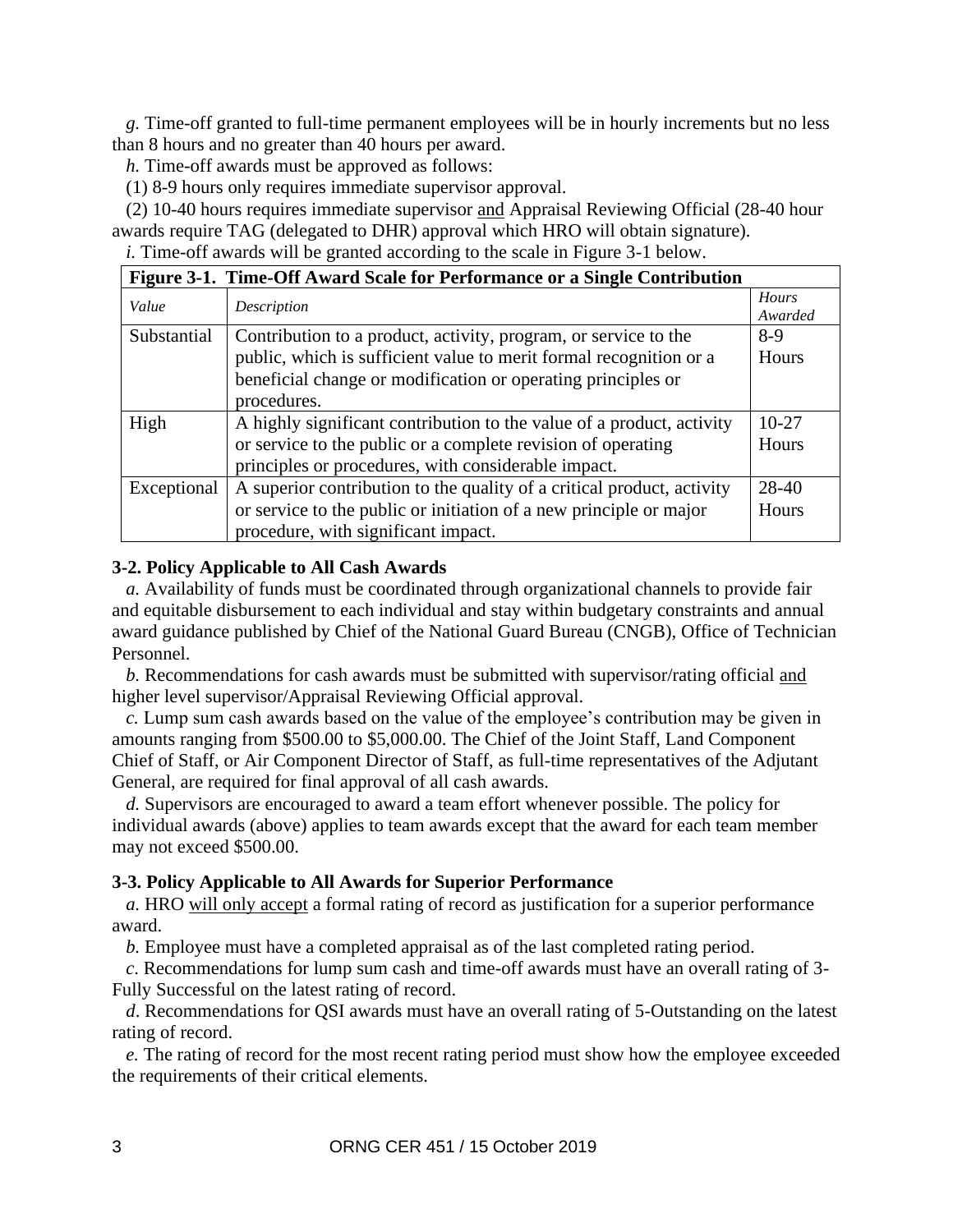#### **Section 4 Processing Instructions for ORNG Approved Awards**

#### **4-1. Processing Actions for Time-Off Awards**

*a.* The supervisor will:

(1) If the award is based on superior performance, ensure the employee has a current annual performance appraisal documented in the performance management system reflecting how the employee exceeded the requirements of their critical elements for the period specified on the AGO Form 451, Incentive Award Recommendation.

(2) If the award is based on a special act or service, ensure appropriate justification is entered on the AGO Form 451.

(3) Complete the AGO Form 451. AGO Form 451 must be reviewed and approved by the appropriate official(s) with fiscal authority to obligate award funds.

(4) Forward completed AGO Form 451 to HRO for processing.

(5) Enter the award type, amount, and date on the employee's NGB Form 904-1 or Supervisors Employee Brief maintained in the supervisor's employee work folder.

(6) Ensure time-off award hours are credited to the employee's Leave and Earnings Statement (LES) before authorizing use of the time-off.

(7) When the federal employee takes the approved time-off, annotate the employees time and attendance record with the code LY.

*b.* The HRO will document the time-off award on an SF-50 which will be available to the employee in their electronic Official Personnel File (eOPF). Approved time-off awards are effective at the beginning of the next regular pay period following the date of final approval.

# **4-2. Processing Actions for Cash Awards (Lump-Sum Cash or Quality Step Increase)**

*a.* The supervisor will:

(1) If the award is based on superior performance, ensure the employee has a current annual performance appraisal documented in the performance management system reflecting how the employee exceeded the requirements of their critical elements for the period specified on the AGO Form 451, Incentive Award Recommendation.

(2) If the award is based on a special act or service, ensure appropriate justification is entered on the AGO Form 451. An employee is not eligible for a QSI based on a special act or service.

(3) Complete the AGO Form 451. AGO Form 451 must be reviewed and approved by the appropriate official(s) with fiscal authority to obligate award funds.

(4) Forward completed AGO Form 451 to HRO for processing.

(5) Enter the award type, amount, and date on the employee's NGB Form 904-1 or Supervisors Employee Brief maintained in the supervisor's employee work folder.

*b.* The HRO will document the cash award (lump-sum or QSI) on an SF-50 which will be available to the employee in their electronic Official Personnel File (eOPF). Approved cash awards are effective at the beginning of the next regular pay period following the date the recommendation was received by HRO. Approved cash awards will be processed following final approval.